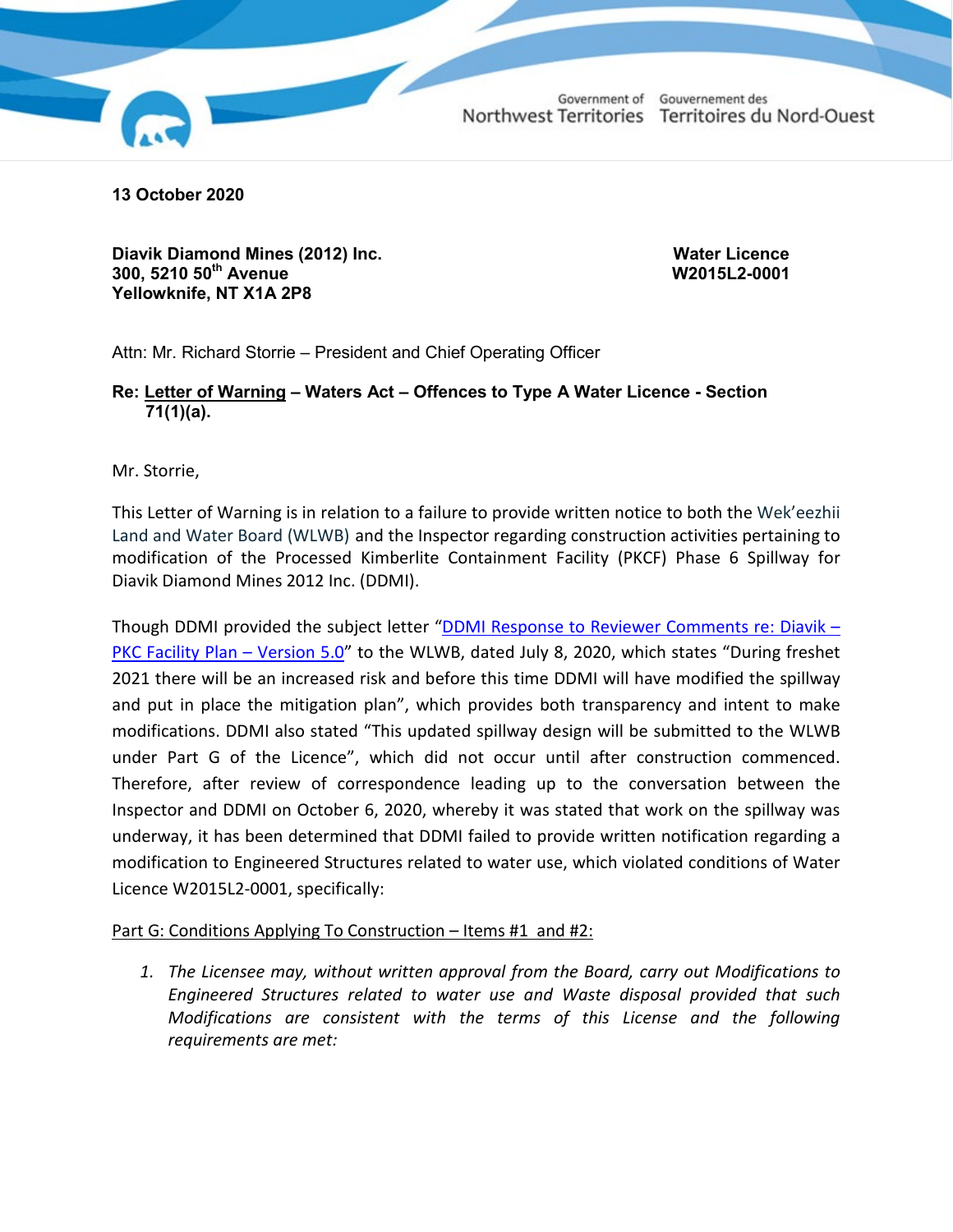- *a. The Licensee has notified the Board in writing of such proposed Modifications at least forty-five (45) days prior to beginning the Modifications;*
- *b. The Modifications do not place the Licensee in contravention of either the License or the Act;*
- *c. The Board has not, during the forty-five (45) days following the notification of the proposed Modifications, informed the Licensee that review of the proposal will require more than forty-five (45) days;*
- *d. An Inspector has confirmed the acceptability of the proposed Modification to the Board in writing, and;*
- *e. The Board has not rejected the proposed Modifications.*
- *2. Modifications for which all of the conditions referred to in Part G, Item 1, have not been met may be carried out only with written approval from the Board.*

It should be noted that reasonable grounds exist to believe that DDMI violated section 71(1)(a) of the *Waters Act*, whereby "*Every type A licensee is guilty of an offense who contravenes or fails to comply with any condition of the licence, if the contravention or failure to comply does not constitute an offence under section 75"* and could potentially be charged for noncompliance in meeting terms and conditions of the Water Licence. Furthermore, punishment under section 71(2) of the Act states *Every licensee who commits an offence under subsection (1) is liable on summary conviction,*

- *(a) For a first offence, to a fine not exceeding \$250,000 or to imprisonment for a term not exceeding one year, or to both, and*
- *(b) For a second or subsequent offence, to a fine not exceeding \$500,000 or to imprisonment for a term not exceeding one year or to both.*

The Government of the Northwest Territories – Department of Lands does not intend to proceed with any further actions for this specific incident, taking into account DDMI was well intentioned, and the work being conducted is unlikely to cause any adverse environmental impacts, and that the work is of benefit in avoiding a breach if freshet 2021 provides for a 1 in 500 year event. DDMI must be aware that in the future any similar incidents by which failure to provide written notification for modifications that result in violations of the Water Licence or other statutory obligations may result in legal recourse pursuant to the *Waters Act*.